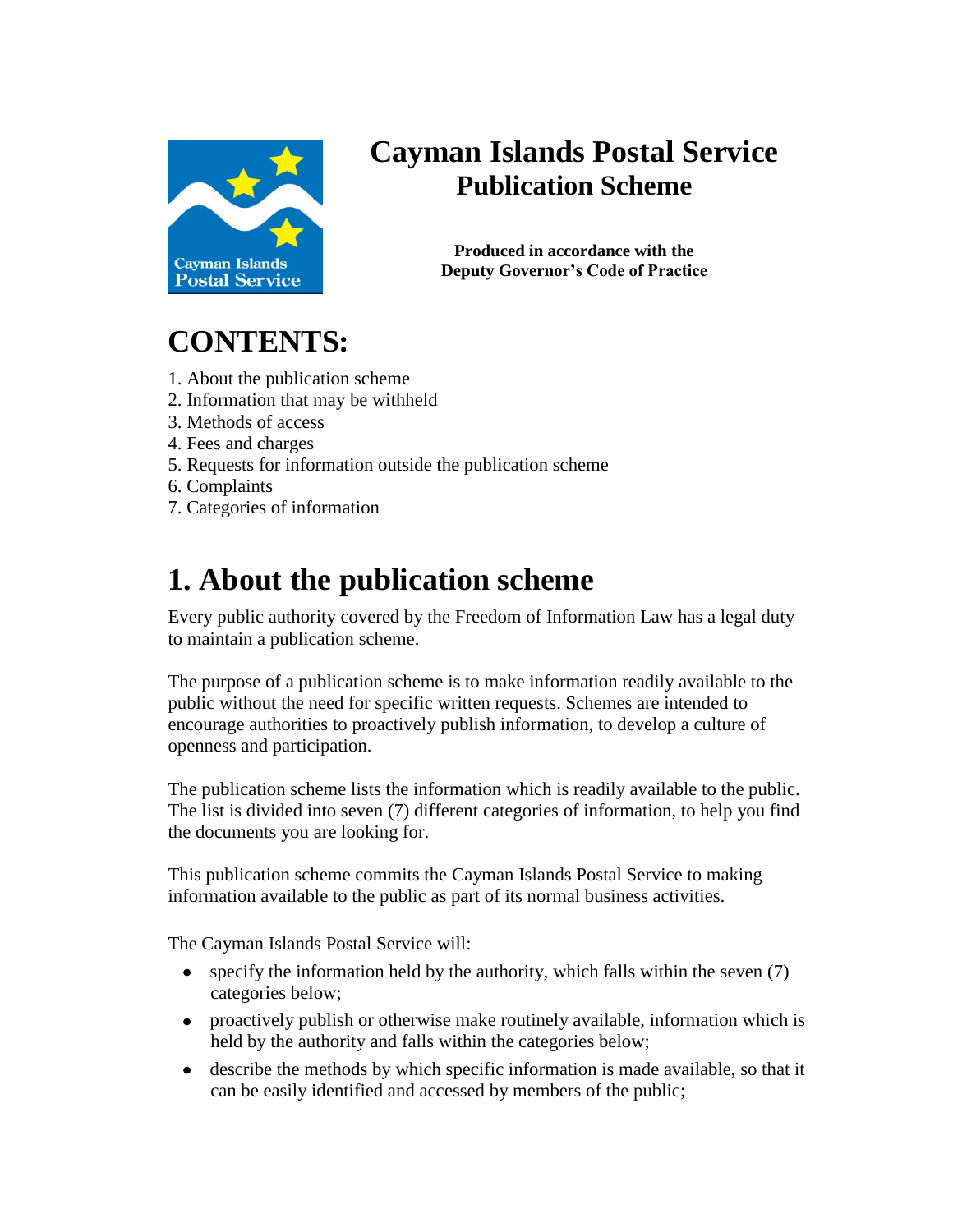- list any fees charged for access to information described in this scheme;  $\bullet$
- publish or otherwise make information available, in accordance with the methods and fees stated in this scheme;
- make this publication scheme available to the public;
- regularly review and update the information made available under this scheme.

### **2. Information that may be withheld**

The Cayman Islands Postal Service will generally not publish:

- information in draft form:
- information that is not held by the Cayman Islands Postal Service, or which has been disposed of in accordance with a legally authorised disposal schedule;
- $\bullet$  information that is not readily-available for example: information that is contained in files that have been placed in archive storage, or is otherwise difficult to access;
- information which is exempt under the FOI Law, or otherwise protected from disclosure – for example: personal information; or commercially sensitive information. Records containing exempt matter will be published in a redacted  $1$ form, where ever it is practical to do so, indicating which exemptions apply.

In maintaining this publication scheme, our aim is to be as open as possible.

However, there may be limited circumstances where information will be withheld from one of the categories of information listed in *section 7: Categories of information*.

Information will only be withheld where the FOI Law expressly permits it.

For example: where disclosure would breach the law of confidentiality, infringe personal privacy, harm the Cayman Islands Postal Service's (or another organisation's) commercial interests, or endanger the protection of the environment.

When ever information is withheld, we will inform you of this and explain why that information cannot be released. Even where information is withheld, it may be possible to provide a redacted copy, with the exempt matter edited out.

If you wish to complain about any information which has been withheld, please refer to *section 6: Complaints*.

### **3. Methods of access**

Information available under our publication scheme will usually be accessible through the methods described below.

 $\overline{a}$ <sup>1</sup> A copy of the record, with the exempt matter deleted in accordance with the National Archive's *Redaction Standard*.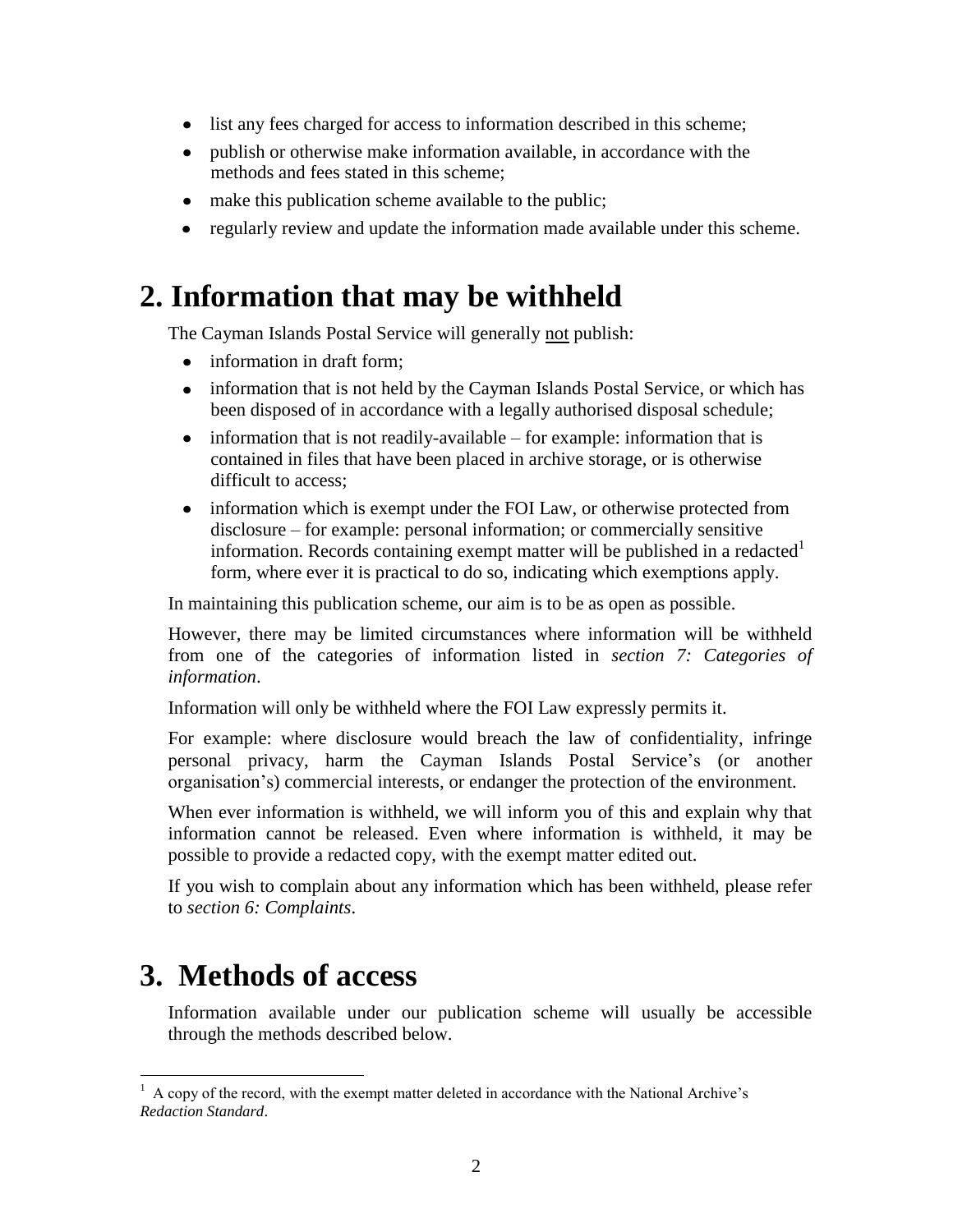*Section 7: Categories of information* provides more details on the information available under the scheme, along with additional guidance on how the information within each category may be accessed.

#### *Online*

Many of our documents are published electronically on our website [www.caymanpost.gov.ky](http://www.caymanpost.gov.ky/) and can be downloaded in PDF format. Where information is available online, a link within *section 7: Categories of information* will direct you to the relevant page or document.

If there is no link, or the link is broken, you can use our website's "Search" facility at [http://*www.caymanpost.gov.ky*]. If you are still having trouble locating information listed under our scheme, please contact [foi.pos@gov.ky;](mailto:foi.pos@gov.ky) or FOI Information Manager, Brenda Hydes at 345-949-2474 or Information Manager Alternate, Delcia Solomon at 945-6875.

#### *Email*

If information is listed in our publication scheme but is not published on the website, we may be able to send it to you by email. You may email us at [foi.pos@gov.ky,](mailto:foi.pos@gov.ky) *[brenda.hydes@gov.ky](mailto:brenda.hydes@gov.ky) or [delcia.solomon@gov.ky](mailto:delcia.solomon@gov.ky)* to request information. Please provide a telephone number so that we may call you to clarify details if necessary.

#### *Phone*

Documents listed in the publication scheme may also be requested by telephone. Please call FOI Information Manager, Brenda Hydes at 345-949-2474; or Information Manager Alternate, Delcia Solomon, 345-945-6875 to request information or [foi.pos@gov.ky.](mailto:foi.pos@gov.ky)

#### *Post*

All information listed in the publication scheme will usually be available in hard copy. Requests may be emailed to  $foi.pos@gov.ky$  or addressed and sent by traditional post to:

| Ms Brenda Hydes               | OR | Delcia Solomon                       |
|-------------------------------|----|--------------------------------------|
| <b>Information Manager</b>    |    | <b>Information Manager Alternate</b> |
| Cayman Islands Postal Service |    | Cayman Islands Postal Service        |
| <b>General Postal Office</b>  |    | <b>Airport Post Office</b>           |
| Grand Cayman KY1-1100         |    | Grand Cayman KY1-1000                |
| <b>CAYMAN ISLANDS</b>         |    | <b>CAYMAN ISLANDS</b>                |

In your request, please provide your name and address, full details of the information or documents you would like to receive. You may also wish to provide a telephone number so that we can call you to clarify details if necessary. For faster processing, please also include any applicable fee. (See *section 4: Fees and charges* for further details.)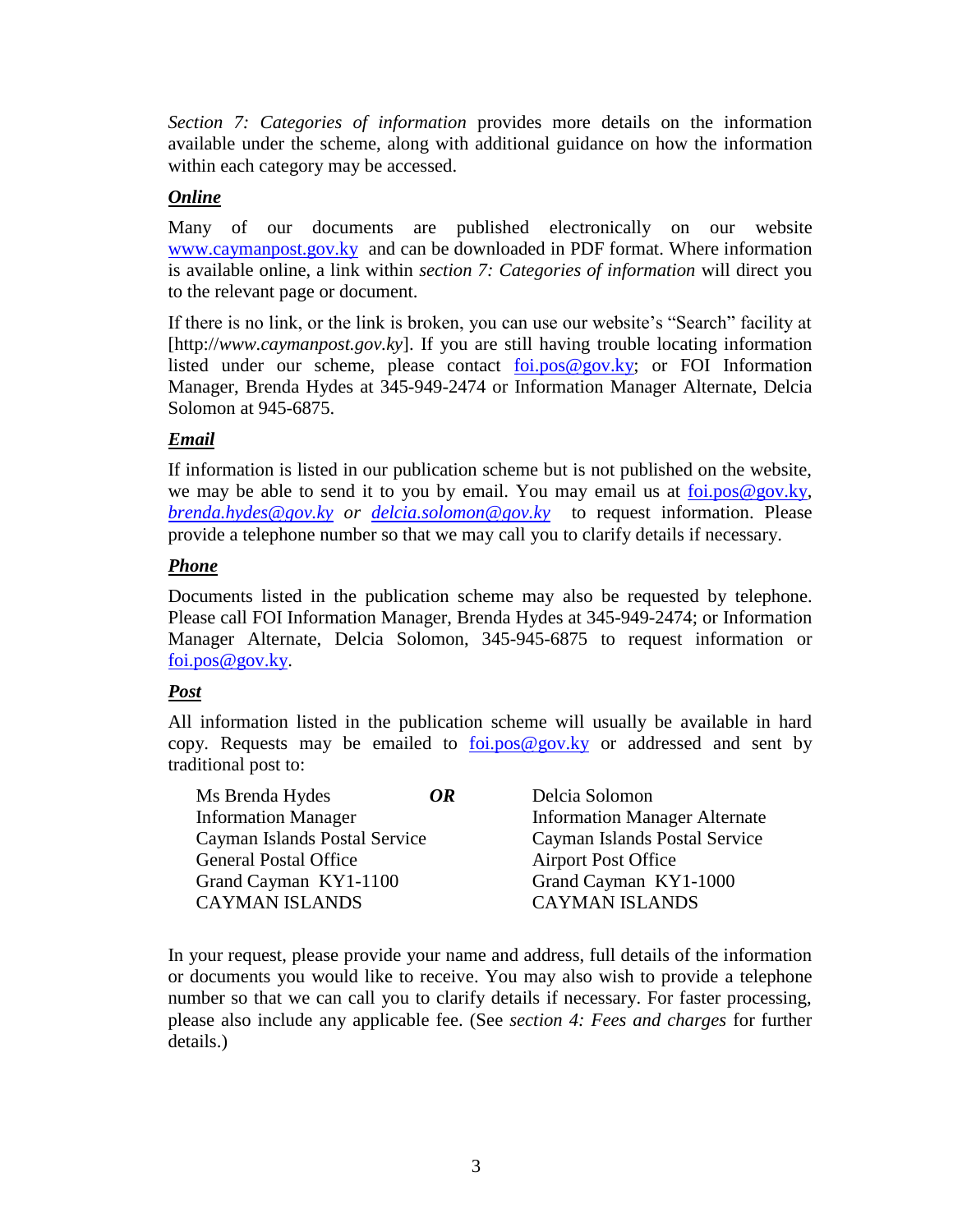#### *Personal visits*

In limited cases, you may be required to make an appointment to view information listed in the publication scheme. This will be clearly stated in *section 7: Categories of information*, and relevant contact details will be provided in that section.

#### *Advice and assistance*

If you experience any difficulty identifying the information you want to access, please contact FOI Information Manager, Brenda Hydes at 345-949-2474; or Information Manager Alternate, Delcia Solomon at 345-945-6875 or [foi.pos@gov.ky.](mailto:foi.pos@gov.ky)

The Cayman Islands Postal Service will adhere to its obligations under section 10 of the FOI Law, and any requirements relating to disability or discrimination, when providing information in accordance with this publication scheme.

Information will be provided in the language in which it is held or in such other language that is legally required. Where the Cayman Islands Postal Service is legally required to translate any information, it will do so.

### **4. Fees and charges**

The purpose of this scheme is to make the maximum amount of information readily available at minimum effort and cost to the public. The Cayman Islands Postal Service strives to ensure that fees and charges are clearly explained and kept to a minimum.

Information which is published online, downloaded through a website, or sent to you by email will be provided free of charge.

Fees may be charged for providing information in paper copy or on computer disc. Charges will reflect the actual costs of reproduction and postage, as described below.

#### *Reproduction costs*

Where fees apply, photocopied information will be charged at a standard rate of \$.50 page (black and white; any size) and \$1.50 per page (colour; any size).

Computer discs will be charged at a rate of \$2 per disc.

#### *Postage costs*

The Cayman Islands Postal Service will pass on to the requester the actual costs of postage or courier delivery.

Details of any individual charges which differ from the above policy are provided within *section 7: Categories of information*.

If a fee applies, you will be advised of the amount and how it has been calculated. Information will be provided when the Cayman Islands Postal Service has received your payment.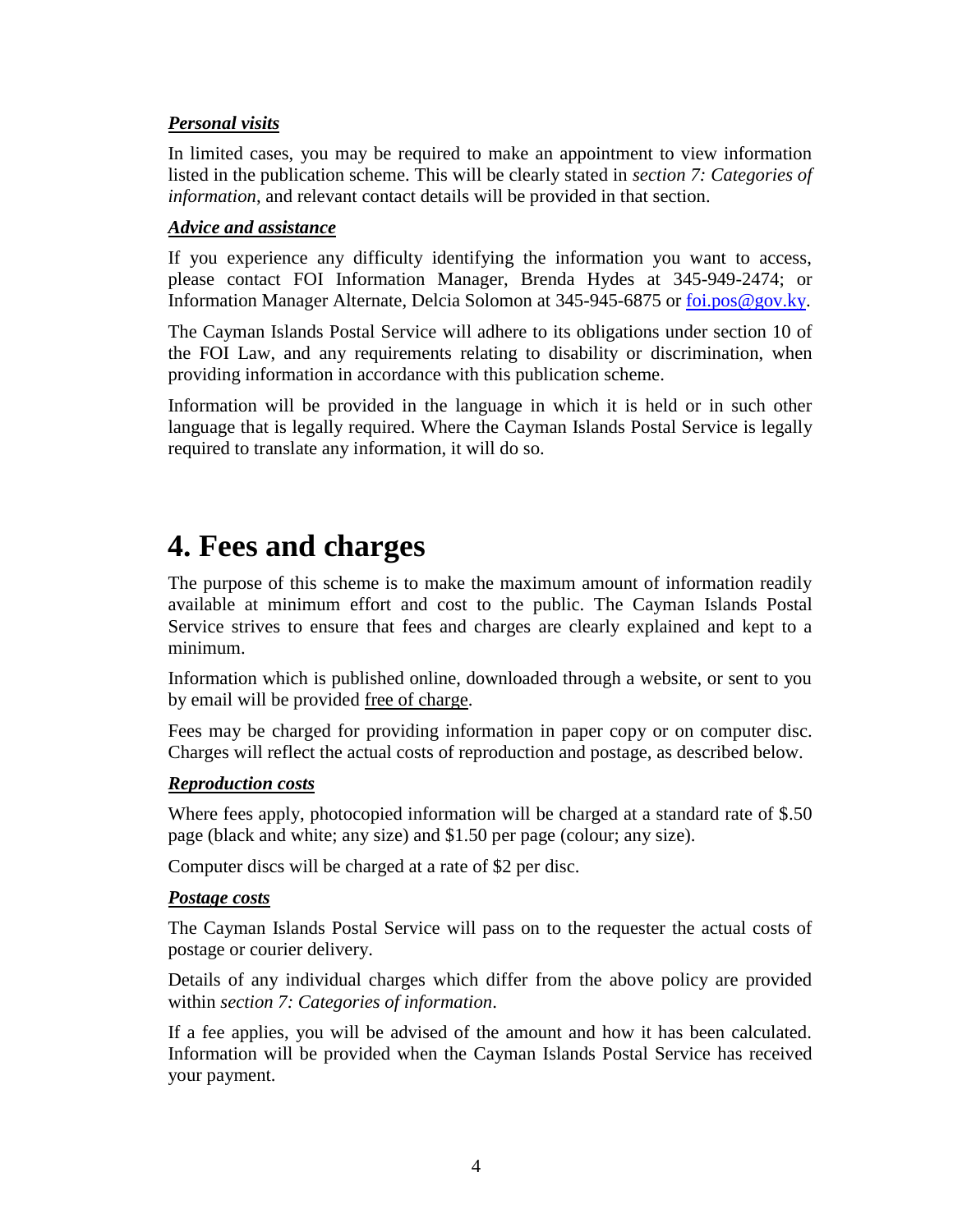## **5. Requests for information outside the publication scheme**

Information held by the Cayman Islands Postal Service that is not published under this scheme can be requested in writing.

Your request will be considered in accordance with the provisions of the FOI Law.

Requests for information must be made in writing and should be submitted via email, post or facsimile.

Emails may be sent to: [foi.pos@gov.ky,](mailto:foi.pos@gov.ky) *[brenda.hydes@gov.ky](mailto:brenda.hydes@gov.ky) or [delcia.solomon@gov.ky](mailto:delcia.solomon@gov.ky)*.

Requests by post should be addressed as follows:

| Ms Brenda Hydes                                | OR | Delcia Solomon                       |
|------------------------------------------------|----|--------------------------------------|
| <b>Information Manager</b>                     |    | <b>Information Manager Alternate</b> |
| Cayman Islands Postal Service                  |    | Cayman Islands Postal Service        |
| <b>General Postal Office</b>                   |    | <b>Airport Post Office</b>           |
| Grand Cayman KY1-1100                          |    | Grand Cayman KY1-1000                |
| <b>CAYMAN ISLANDS</b>                          |    | <b>CAYMAN ISLANDS</b>                |
| Faxed requests should be submitted as follows: |    |                                      |
| Ms Brenda Hydes                                | OR | Delcia Solomon                       |
| <b>Information Manager</b>                     |    | <b>Information Manager Alternate</b> |

Your written request should include the following details:

- 1. A name (a real name is not mandatory; a fake name or pseudonym is acceptable).
- 2. A postal address *and/or* email address to which you want our response to be sent to you. This is also helpful in case the Postal Service needs to contact you to clarify a aspect of your request.
- 3. Details of the records, including if you know, the period and/or geographic area to which the information you are seeking relates; any dates relevant to the information being requested; the name or other identifying characteristics of the document; and,
- 4. The form of access you prefer such as electronic, photocopy, etc.

(345) 945-1246 (345) 945-6876

## **6. Complaints**

The Cayman Islands Postal Service aims to make our publication scheme easy to use, and to ensure our information is accessible to the public.

If you wish to complain about any aspect of this publication scheme, please contact [foi.pos@gov.ky](mailto:foi.pos@gov.ky) or FOI Information Manager, Brenda Hydes at [brenda.hydes@gov.ky](mailto:brenda.hydes@gov.ky) or 345-949-2474; or Information Manager Alternate, Delcia Solomon at  $\frac{\text{delcia}}{\text{colomon}\ \omega}$  gov.ky or 345-945-6875, and we will try to resolve your complaint as quickly as possible.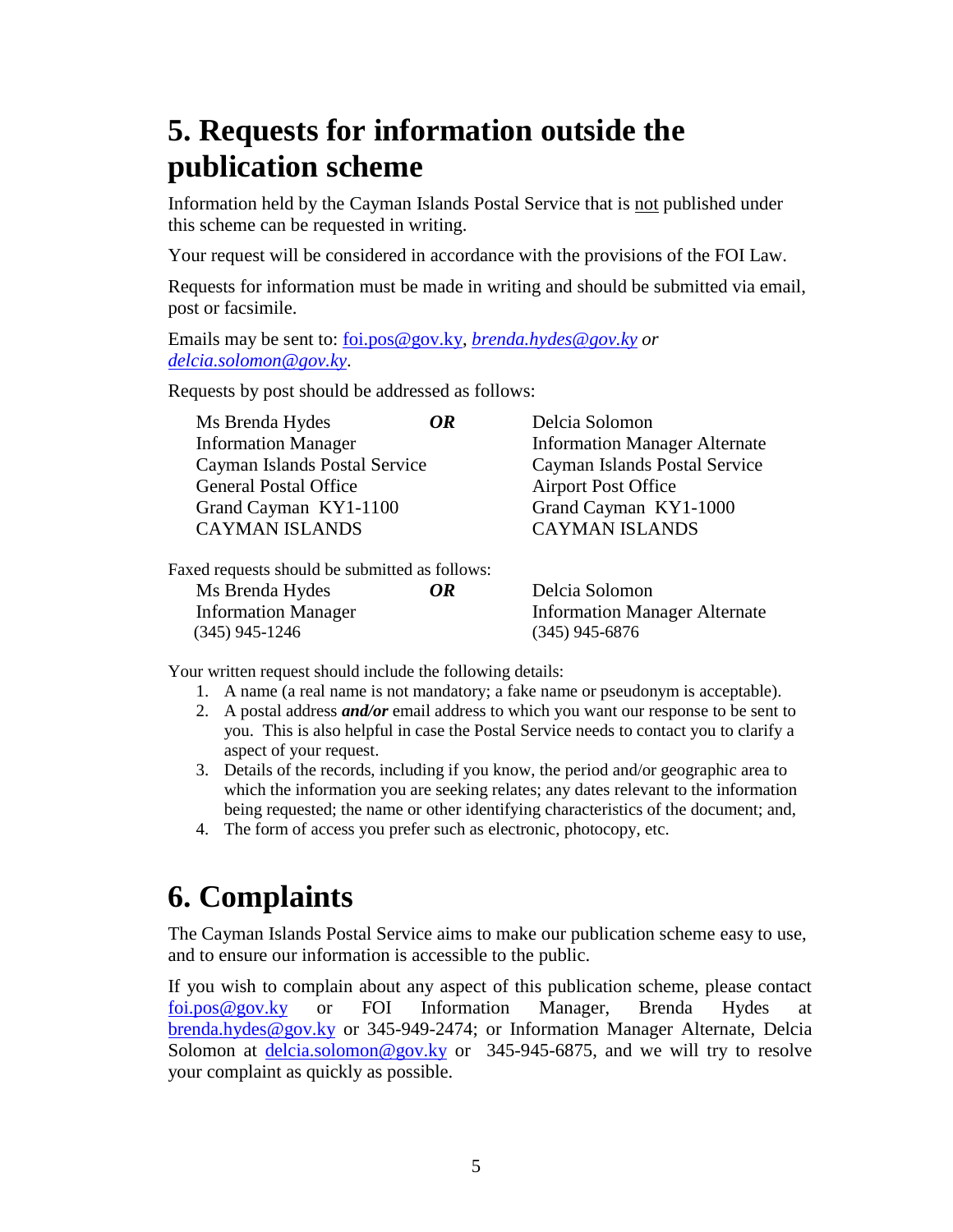You have legal rights to access information under this scheme, and a right to complain to the Information Commissioner if you are dissatisfied with our response.

Information Commissioner's Office, Physical address: 2<sup>nd</sup> Floor, Elizabethan Square, Building 1 George Town, Grand Cayman

Postal address: PO Box 10727 Grand Cayman KY1-1007 CAYMAN ISLANDS

> Telephone: +1 345 747 5402 email: *[appeals@ico.gov.ky](mailto:appeals@ico.gov.ky)*

## **7. Categories of information**

- About Us
- Strategic Management
- Finance & Administration
- Policies & Procedures
- Decisions & Recommendations
- Lists & Registers
- Our Services

## **About Us**

#### **Name of public authority**

Cayman Islands Postal Service

#### **Ministry**

Ministry of District Administration, Works and Gender Affairs

#### **Chief Officer**

Mr. Kearney Gomez, MBE, JP Ministry of District Administration, Works and Gender Affairs 4<sup>th</sup> Floor, Government Administration Building Grand Cayman KY1-9000 CAYMAN ISLANDS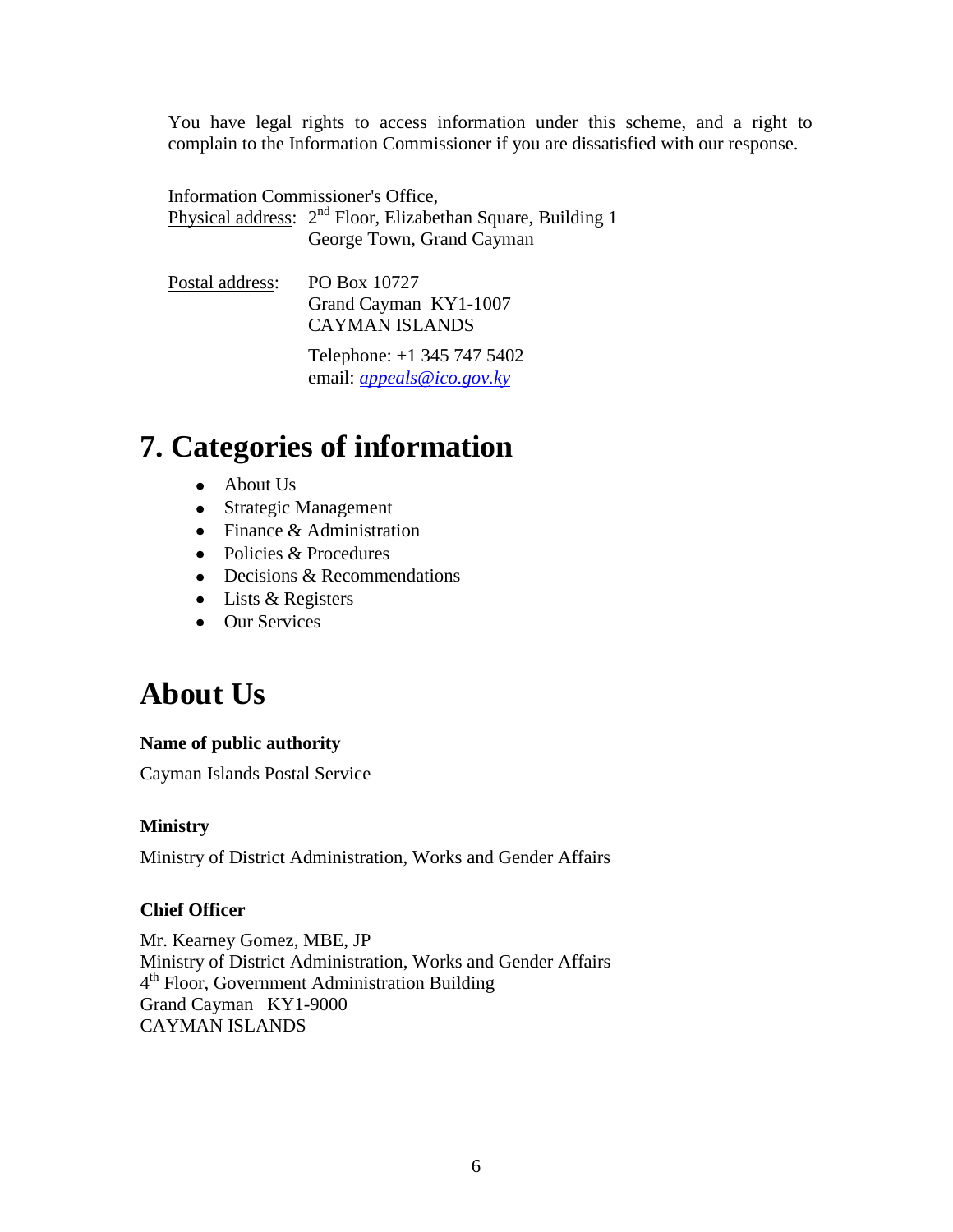#### **Authority Head**

Ms. Sheena Glasgow Postmaster General Cayman Islands Postal Service General Post Office Grand Cayman KY1-1100 CAYMAN ISLANDS

#### **Senior Postal Managers**

- FINANCE -- Mrs. Petrona Gordon, Acting Deputy Postmaster General, Finance & Human Resources
- MAIL OPERATIONS Mr. Lloyd McField, Assistant Postmaster General, **Operations**
- HUMAN RESOURCES Ms. Melissa Martinez-Ebanks, Human Resources Manager
- MARKETING Ms. Tara Bush, Assistant Postmaster General, Marketing and New Product Development
- REGULATORY MATTERS Mr. Edward Rasiulis, Assistant Postmaster General, Regulatory and International Relations

#### **Information Manager**

Ms Brenda Hydes Information Manager Cayman Islands Postal Service General Postal Office Grand Cayman KY1-1100 CAYMAN ISLANDS Direct Line: (345)814-6514 Office: (345)949-2474 Email: [brenda.hydes@gov.ky](mailto:brenda.hydes@gov.ky) FOI email: [foi.pos@gov.ky](mailto:foi.pos@gov.ky) Website: [http://www.caymanpost.gov.ky](http://www.caymanpost.gov.ky/) Freedom of Information Website: [http://foi.gov.ky](http://foi.gov.ky/)

#### **Alternate**

Delcia Solomon Information Manager Alternate Cayman Islands Postal Service General Postal Office Grand Cayman KY1-1000 CAYMAN ISLANDS Direct Line: (345)814-6470 Office: (345)945-6875 Email: [delcia.solomon@gov.ky](mailto:delcia.solomon@gov.ky) FOI email: [foi.pos@gov.ky](mailto:foi.pos@gov.ky)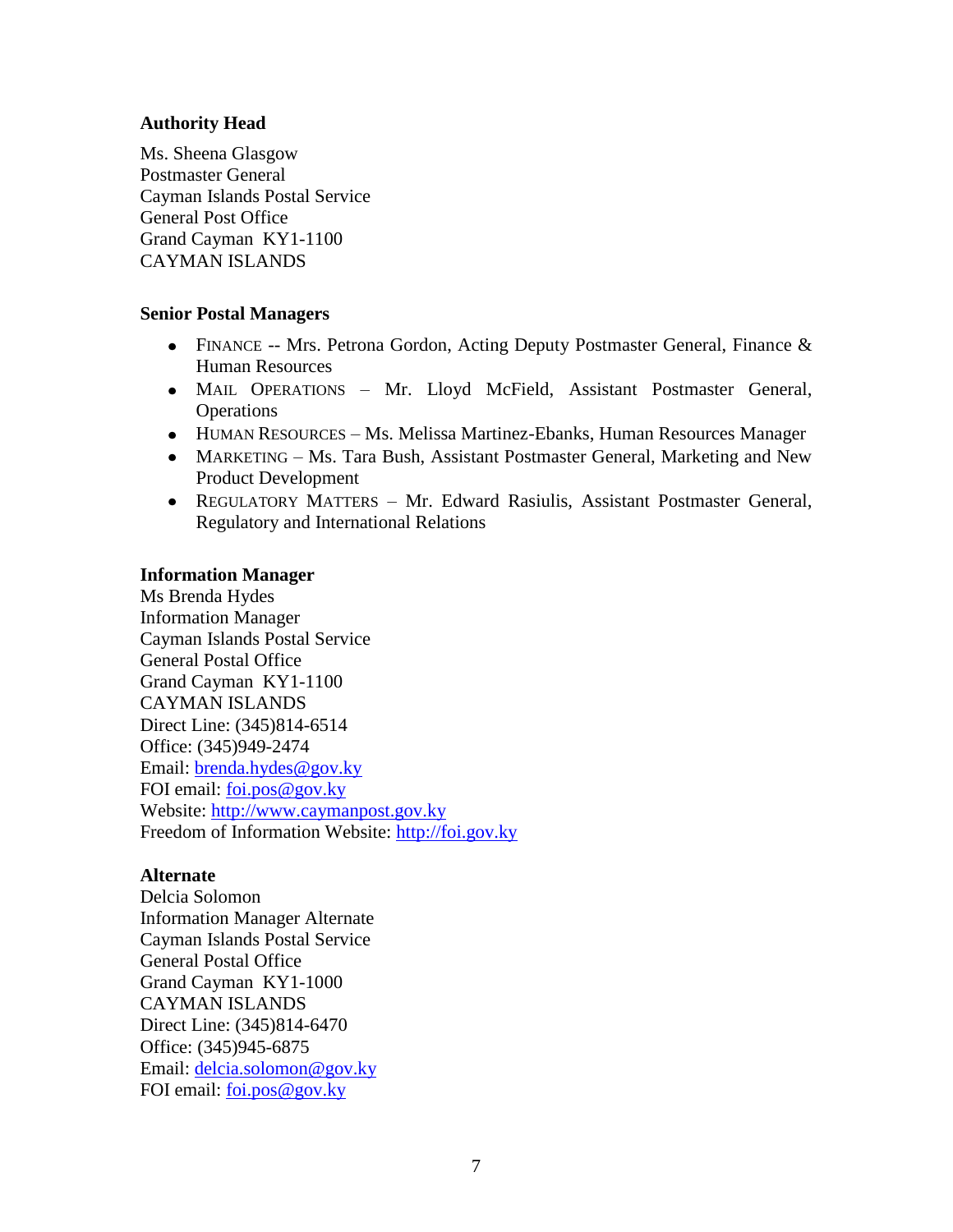Website: [http://www.caymanpost.gov.ky](http://www.caymanpost.gov.ky/) Freedom of Information Website: [http://foi.gov.ky](http://foi.gov.ky/)

## **Organisation and Functions**

Every working day, the Cayman Islands Postal Service collects and processes more than 40,000 pieces of mail and delivers them to 11,000 post boxes at 15 Post Offices and 2 Postal Agencies across all three islands. Each postal facility offers a variety of options for our customers – sending and receiving mail, purchase of stamps and the ability to pay for some utility bills, insurance and garbage fees.

### **Cayman Islands Postal Service facility locator and telephone directory**

| <b>DISTRICT</b>               | <b>TELEPHONE</b>         | <b>OFFICER IN</b><br><b>CHARGE</b>      |
|-------------------------------|--------------------------|-----------------------------------------|
|                               |                          |                                         |
| <b>AIRPORT POST OFFICE</b>    |                          | <b>Lloyd McField</b>                    |
|                               | FAX:<br>945 6876         |                                         |
| 136 Dorcy Drive               | EMS:<br>949 6777         | Mon - Fri                               |
|                               | <b>P. Post:</b> 949 2027 | $8:15am - 5:00pm$                       |
|                               |                          | Sat 9:00 am - 12:30pm                   |
|                               |                          |                                         |
| <b>BODDEN TOWN</b>            |                          |                                         |
|                               | 947 2250                 | <b>Marsha Dixon</b>                     |
| 189 Bodden Town Road          | <b>FAX:</b><br>947 4152  | $Mon-Fri$                               |
|                               |                          | $8:30am - 5:00pm$                       |
|                               |                          | Sat 9:00 am - 12:30pm                   |
| <b>EAST END</b>               | 947 7546                 |                                         |
|                               |                          | (Rotating Officers)                     |
| 2599 Sea View Road            |                          | Mon-Fri                                 |
|                               |                          | $8:30am - 12:00pm$                      |
|                               |                          | $1:00 - 5:00$ pm                        |
|                               |                          | Sat $9:00$ am $-12:30$ pm               |
| <b>GENERAL POST OFFICE</b>    | 949 2474                 |                                         |
|                               | 949 2104                 | <b>Sheena Glasgow</b>                   |
| 14 Edward Street, George Town | 949 7001                 | <b>Postmaster General</b>               |
|                               | FAX:<br>945 1246         | $Mon-Fri$                               |
|                               |                          | $8:15am - 5:00pm$                       |
|                               |                          | Sat $9:00 \text{ am} - 12:30 \text{pm}$ |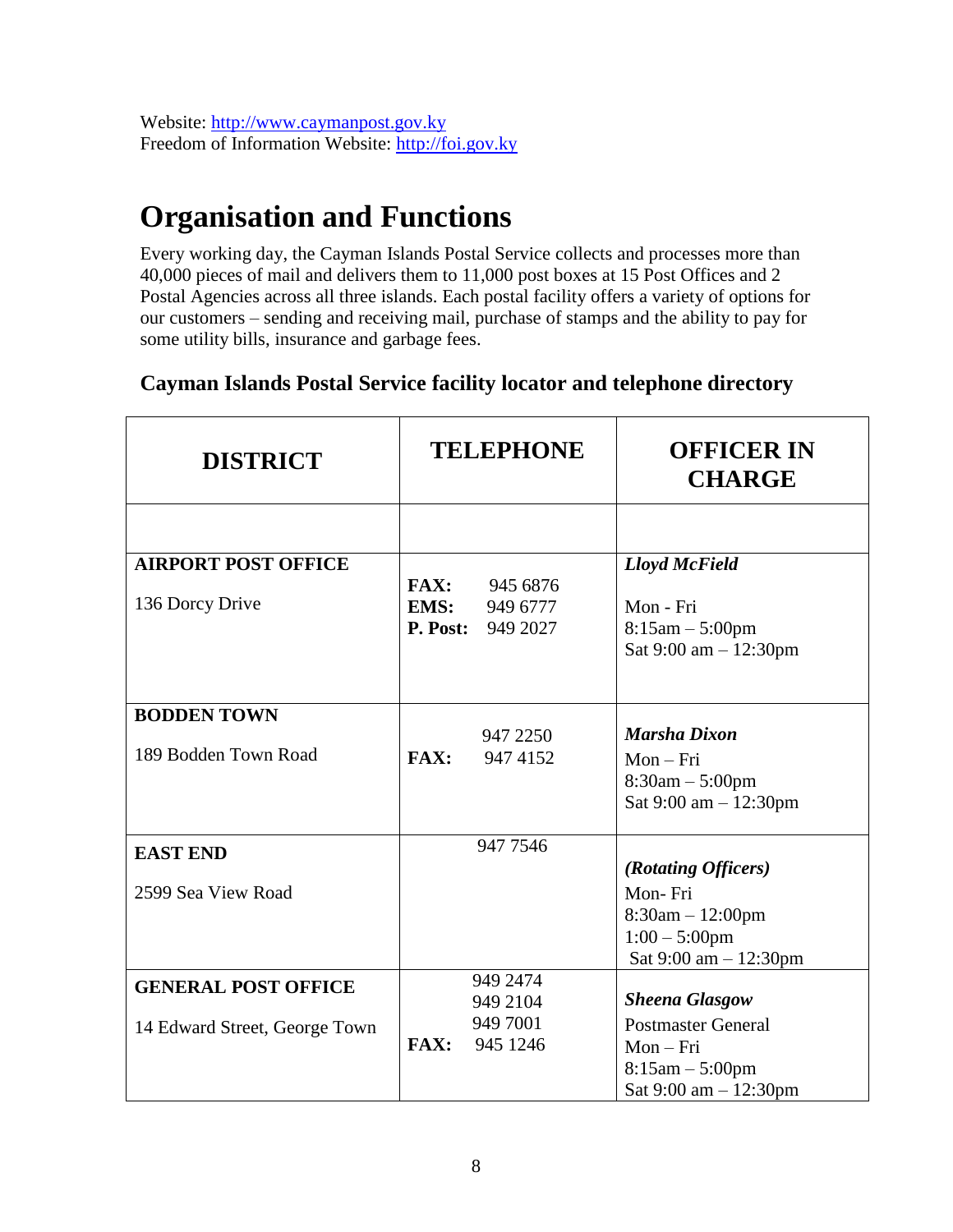| <b>GUN BAY</b>            | 947 7537                |                                         |
|---------------------------|-------------------------|-----------------------------------------|
| 587 Austin Connolly Drive |                         | <b>Margarita Bodden</b>                 |
|                           |                         | Mon - Fri                               |
|                           |                         | $8:30 - 11:30$ am                       |
|                           |                         | $2:00 - 4:00$ pm                        |
| <b>HELL</b>               | 949 1171                | <b>Colleen Rivers</b>                   |
| 93B Hell Road             |                         |                                         |
|                           |                         | Mon - Fri                               |
|                           |                         | $8:30am - 5:00pm$                       |
|                           | 947 9551                | Sat $9:00 \text{ am} - 12:30 \text{pm}$ |
| <b>NORTH SIDE</b>         |                         | <b>Charlene Whittaker</b>               |
| 896 North Side Road       |                         | Mon - Fri                               |
|                           |                         | $8:00am - 11:00am$                      |
|                           |                         | $12:30 - 5:00$ pm                       |
| <b>SAVANNAH</b>           | 947 1518                |                                         |
|                           | <b>FAX:</b><br>947 6841 | <b>Yorsy Morales</b>                    |
| 1687 Shamrock Road        |                         | $Mon-Fri$                               |
|                           |                         | $8:30am - 5:00pm$                       |
|                           |                         | Sat 9:00 am - 12:30pm                   |
| <b>SEVEN MILE BEACH</b>   | 949 4177                |                                         |
|                           |                         | <b>Xiomara Ebanks</b>                   |
| <b>West Shore Centre</b>  |                         | $Mon-Fri$                               |
| 508B West Bay Road        |                         | $8:30am - 5:00pm$                       |
|                           |                         | Sat $9:00 \text{ am} - 12:30 \text{pm}$ |
|                           | 946 4757                |                                         |
| PHILATELIC BUREAU         | FAX: 949 4113           | <b>Karen McField</b>                    |
|                           |                         | Mon - Fri                               |
| <b>West Shore Centre</b>  |                         | $8:30am - 5:00pm$                       |
| 508B West Bay Road        |                         | <b>Sat CLOSED</b>                       |
|                           | 949 3311                |                                         |
| <b>WEST BAY</b>           |                         | <b>Nona Anglin-Webster</b>              |
| 103 West Church Street    |                         | $Mon-Fri$                               |
|                           |                         | $8:30am - 5:00pm$                       |
|                           |                         | Sat $9:00 \text{ am} - 12:30 \text{pm}$ |
| <b>SISTER ISLANDS</b>     |                         |                                         |
|                           |                         |                                         |
| <b>CREEK</b>              | 948 0213                |                                         |
|                           |                         | <b>Closed</b>                           |
| 9 Student Drive           |                         |                                         |
| <b>SPOT BAY</b>           | 948 0354                |                                         |
|                           |                         | <b>Karen Smith</b>                      |
| 327 Spot Bay Road         |                         | $Mon - Thur$                            |
|                           |                         | $9:00 - 11:30$ am                       |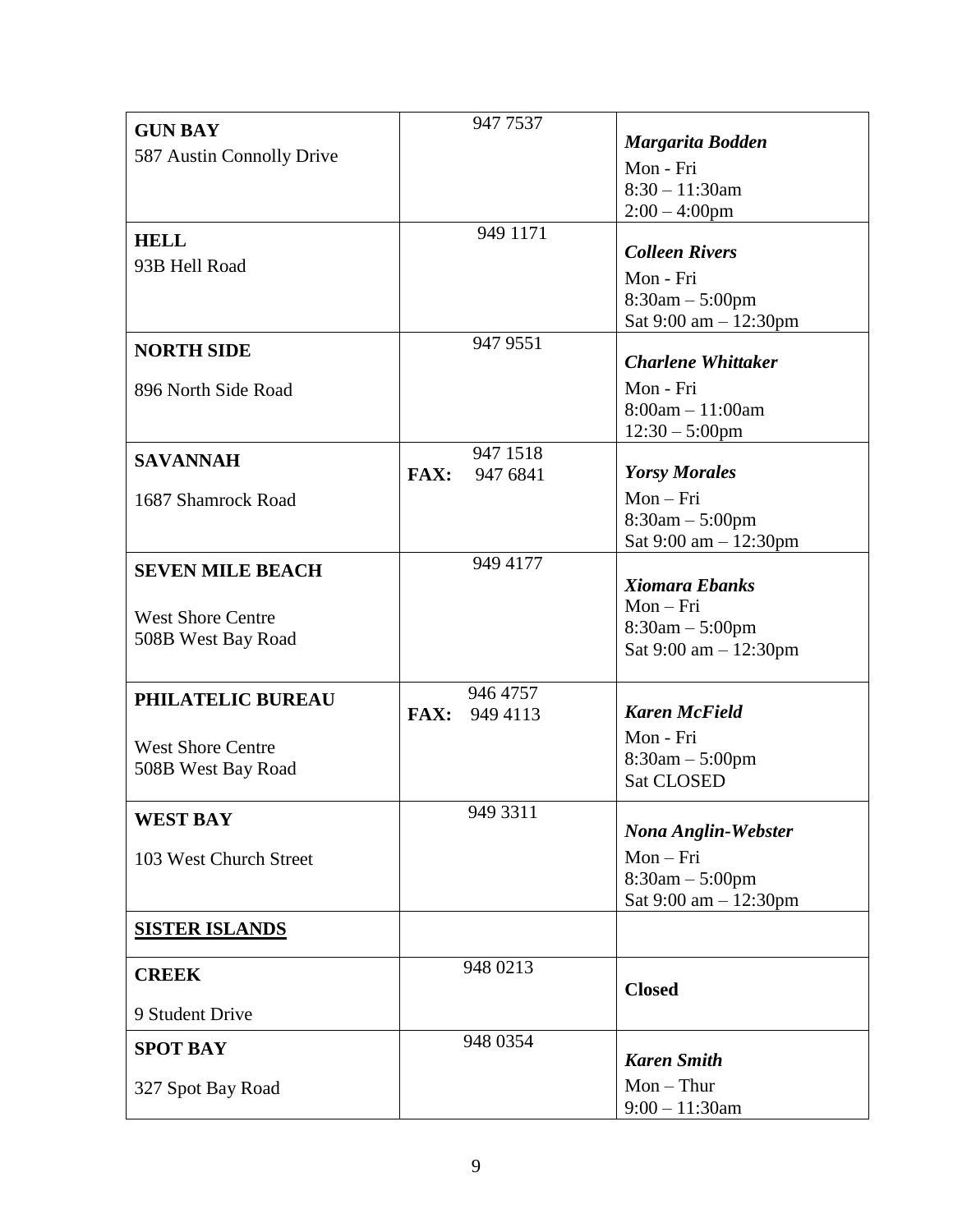|                        |               | $1:30 - 3:00$ pm                  |
|------------------------|---------------|-----------------------------------|
|                        |               | Fri $1:30 - 3:30$ pm              |
|                        |               | Sat 9:00 - 11:30 am               |
| <b>STAKE BAY</b>       | 948 2222      |                                   |
|                        |               | <b>Leila Hurlston</b>             |
| 19 Kirkconnell Street  |               | Mon - Fri                         |
|                        |               | $8:30am - 4:30pm$                 |
|                        |               | $Sat: 9:00 - 11:30$ am            |
| <b>WATERING PLACE</b>  | 948 0242      |                                   |
|                        |               | <b>Greta Scott</b>                |
| 38 Watering Place Road |               | $Mon - Thur$                      |
|                        |               | $9:00 - 11:30$ am                 |
|                        |               | $1:30 - 3:00$ pm                  |
|                        |               | Fri $1:30 - 3:30$ pm              |
|                        |               | Sat $9:00 - 11:30$ am             |
| <b>WEST END</b>        | 948 1422      |                                   |
|                        | FAX: 948 2311 | <b>Estelle Stilling</b>           |
| 30 West End Road West  |               | Mon - Fri                         |
|                        |               | $8:30am - 5:00pm$                 |
|                        |               | $Sat: 9:00 - 11:30$ am            |
| <b>LITTLE CAYMAN</b>   | 948 0016      |                                   |
|                        |               | <b>Kerry Ann Scott</b>            |
| 898 Guy Banks Road     |               | $Mon-Fri$                         |
|                        |               | $9:00am - 12:00n$ oon             |
|                        |               | $1:30 \text{pm} - 3:30 \text{pm}$ |
|                        |               | Sat 10:30am - 1:30pm              |

### **Boards and Committees**

| <b>Name</b>    | <b>Meetings</b>            | <b>Membership</b>                      |
|----------------|----------------------------|----------------------------------------|
| Stamp Advisory | Typically six meetings are | Chair: Postmaster General              |
| Committee      | held per annum, bimonthly. | Secretary: Customer Care Officer, CIPS |
|                | Meetings are not normally  | Members:                               |
|                | open to the public.        | - Ministry DAW&GA Rep                  |
|                |                            | - Manager, Philatelic Bureau           |
|                |                            | - APMG, Marketing, CIPS                |
|                |                            | - National Archive Rep                 |
|                |                            | - National Museum Rep                  |
|                |                            | - District Commissioner                |
|                |                            | Co-opted Members:                      |
|                |                            | - Lyndhurst Bodden                     |
|                |                            | - Ivan Burges                          |
|                |                            | - Phillippe Bush                       |
|                |                            | - Lennon Christian                     |
|                |                            | - Carmen Godfrey                       |
|                |                            | - Shaun McCann                         |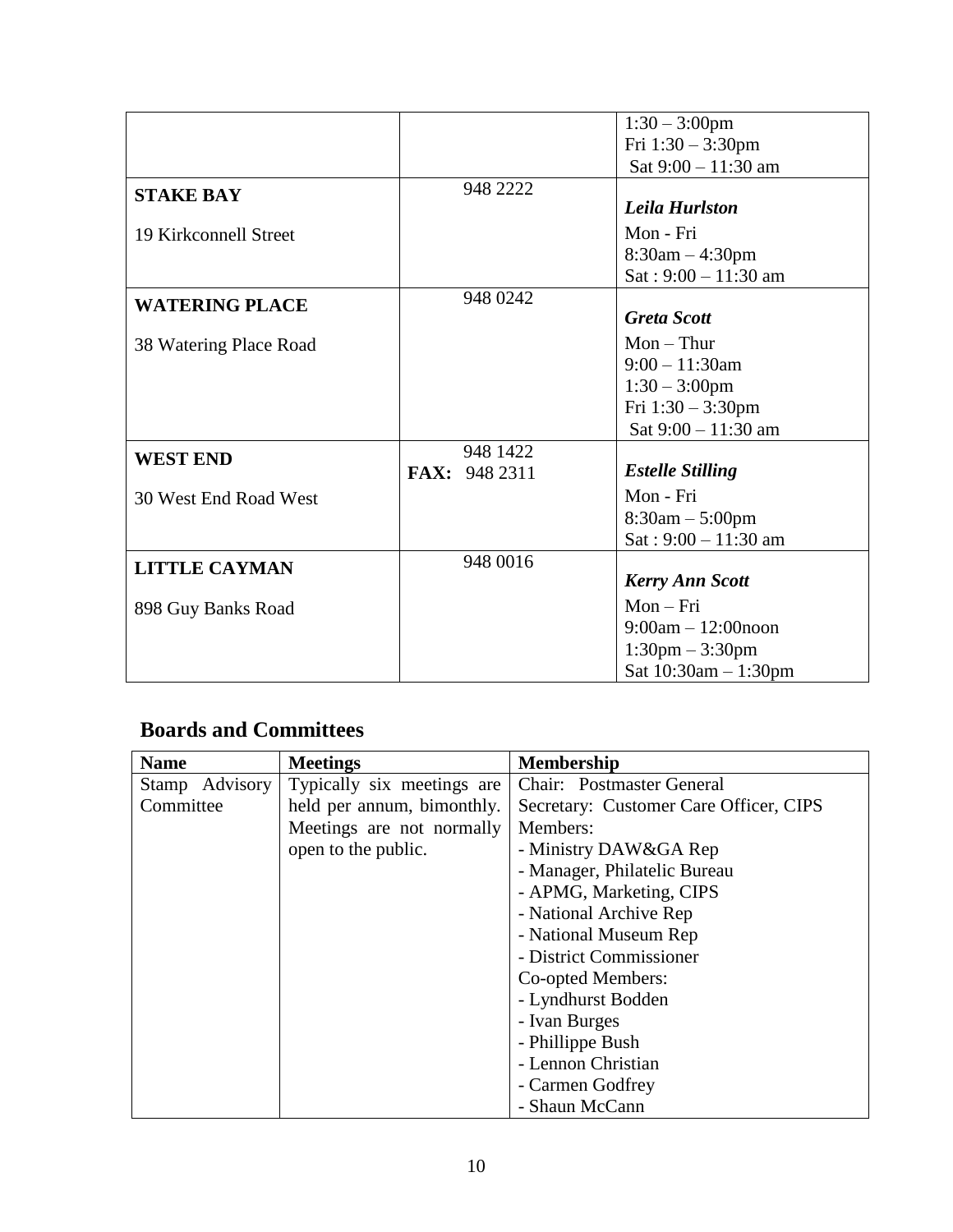Minutes of Stamp Advisory Committee meetings may be obtained by contacting [foi.pos@gov.ky;](mailto:foi.pos@gov.ky) or FOI Information Manager, Brenda Hydes at 345-949-2474 or Information Manager Alternate, Delcia Solomon at 945-6875.

### **Frequently asked questions**

#### **Can I use my apartment's street address to get my mail at the Post Office?**

*No. There is no home delivery of mail in the Cayman Islands. Under the Postal Law (1997 Revision) mail is delivered to P. O. Box numbers at the various post offices within the three islands.* 

#### **Should I use "BWI"?**

*No. The British West Indies no longer exists geographically. In addition, using "BWI" may create mis-sorting overseas as automated sorting systems often mistake it for British Virgin Islands, creating a longer delivery time to the Cayman Islands.* 

#### **Can my P O Box be put in two or three person's name?**

*No. The Postal Law (1997 Revision) requires one renter.* 

#### **Can I get an extra key for my P O Box to give the person I share the box with?**

*No. The Postal Law (1997 Revision) permits only one key to be issued.*

#### **I've lost my Post Office Box key. What should I do?**

*Complete a Lost Key Form from your post office or by visiting our website: [www.caympost.gov.ky](http://www.caympost.gov.ky/) . Submit this form to your post office, include the \$30 replacement key fee, and as soon as the lock has been changed, your new key will be issued to you.* 

#### **Why does my post office keeping putting mail that is not for me into my post box even when I keep returning it?**

*Under section 44 of the Postal Regulations (2007 Revision), the Postal Service is mandated to put mail into the post box number to which it is addressed, regardless of the name to whom it is addressed. The law gives the post box number higher priority over the name on each piece of mail.*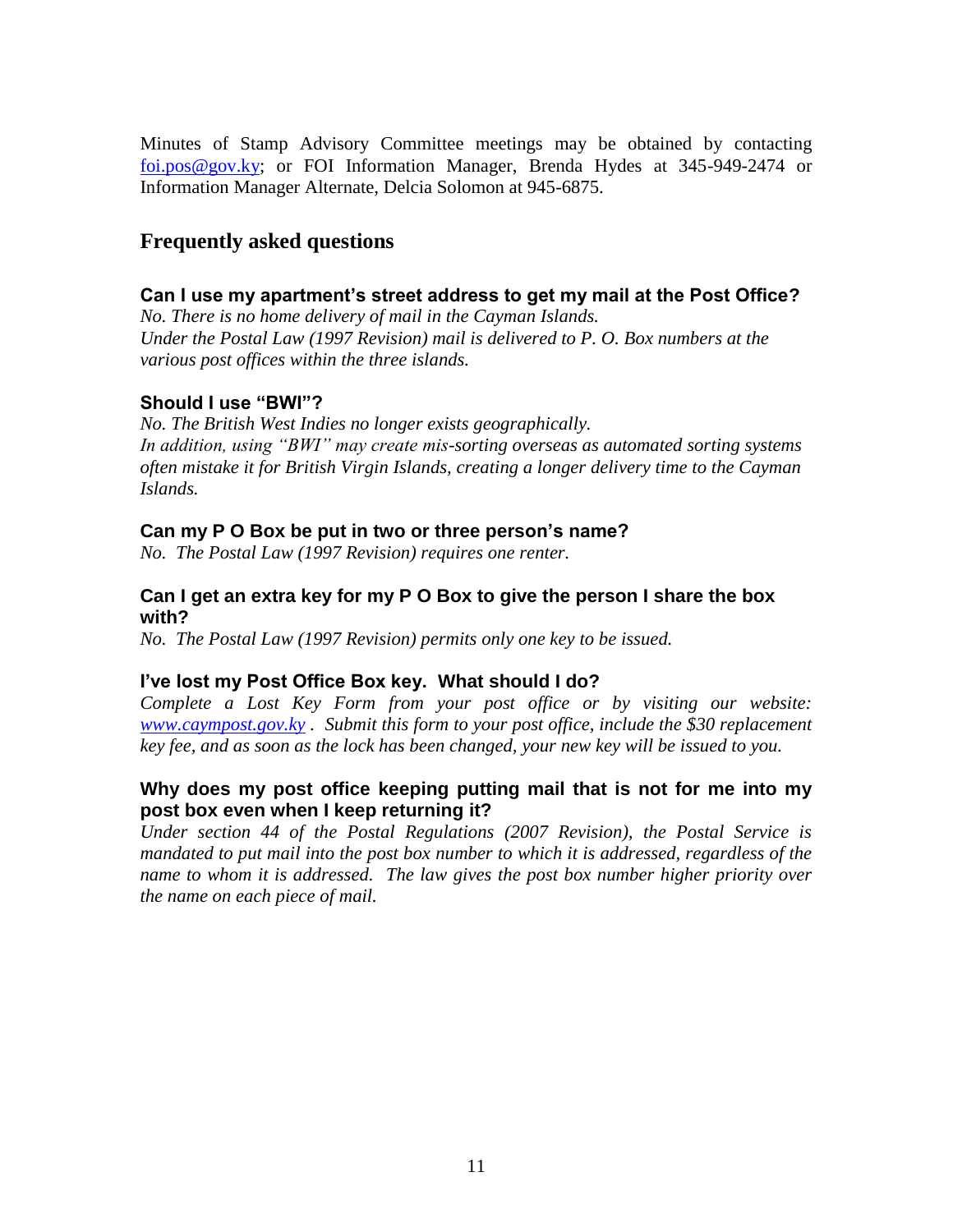# **History**

### *About us*

The Cayman Islands Postal Service (CIPS) has long been an important part of Island life. We provide an essential service to all businesses and households and are part of the global postal network. We are in a unique position because we have the capacity to reach more residents in the Cayman Islands than any other business. People trust our ability to safely handle their letters and parcels. We employ nearly 100 people. Every working day we collect and process more than 40,000 pieces of mail and deliver them to 11,000 post boxes across all three islands.

The CIPS is looking to the future by trying to stay one step ahead of our customers' needs. The introduction of postcodes, mail drops and Value-Added Services is only part of this effort. We are constantly striving to find ways in which to make the Post Office more user-friendly, and we are currently looking into new technologies to bring more options to our customers.

#### *About our stamps*

Cayman Islands stamps are known internationally for their beauty and their appealing themes, some of which reflect the Caymanian way of life and our cultural heritage, and others that feature the Islands' living marine and terrestrial treasures.

Philatelists, or stamp collectors, have highly valued Cayman Islands stamps for decades because of the normally high quality stamps produced and the limited number of stamps issues released each year.

The activities of the Stamp Advisory Committee are governed by section 12 of the Postal Law (1997 Revision) which states, "The Governor shall, from time to time, cause to be provided adhesive and other postage and revenue stamps expressing and denoting the various rates of postage and duty and such stamps shall, subject to section 14, be kept in the custody of and issued to the public by the Post Office."

The Stamp Advisory Committee meets on average six times per annum (bi-monthly) to develop each stamp issue. Once the annual programme is agreed by the Stamp Advisory Committee, a recommendation is submitted to Cabinet. Subsequent to Cabinet's approval, the approval of Her Majesty the Queen is obtained prior to each stamp issue undergoing its high security printing process. Typically, between four and six stamp issues are released each year.

The production process for a stamp issue can take a minimum of 35 weeks, therefore the Stamp Advisory Committee works well in advance and on more than one year's stamp programme simultaneously.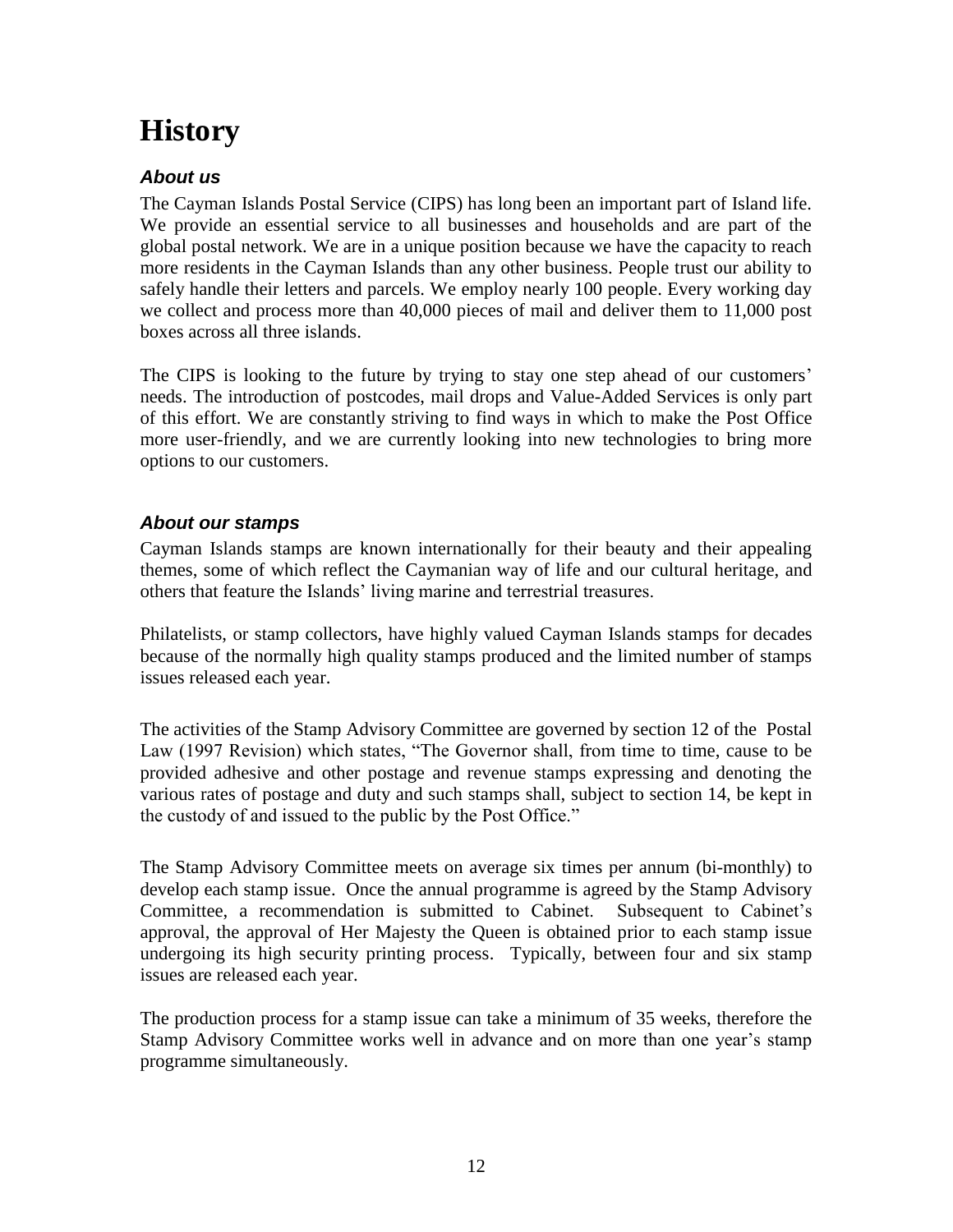Given the miniature size of each stamp, not every idea or request for a stamp issue can be developed into a marketable stamp issue. However, public requests or suggestions for a stamp issue should be directed to:

Postmaster General Chair, Stamp Advisory Committee General Post Office Grand Cayman KY1-1100 CAYMAN ISLANDS

### **Strategic Management**

#### *General Nature of Activities*

As a member of the Universal Postal Union, the Cayman Islands Government is obligated to provide each resident with access to postal services in a timely manner under the Universal Service commitment. This responsibility is delegated to the Cayman Islands Postal Service and forms the basis of its core services. Delivery is accomplished primarily through post boxes and general delivery.

Core postal services are letter mail, parcel post, registered mail, express mail, counter and philately items. Additional services include pre-paid postage (franking machines), redirection of mail, safe mail and collection of outgoing business mail. The customers are corporate and domestic.

Historically, the mail was primarily social. Today's mail is more business in nature, but the Postal Service still fulfils an importation role as a facilitator of communication. A modern financial-based economy requires and deserves a modern postal service. This necessitates that the Postal Service offers speedy delivery and increase its use of technology to offer value-added services to meet the ever-increasing needs of customers.

#### *Scope of Activities*

The Cayman Islands Postal Services is part of the more than 700,000 postal outlets worldwide that help ensure some 430 billion mail items are processed and delivered each year to all corners of the world. Local operations are carried out in accordance with Cayman Islands Postal Legislation, the Universal Postal Union Regulations and the Caribbean Postal Union policies.

#### *Customers and Location of Activities*

The Post Office caters to corporate and domestic customers across all three Cayman Islands. Post Offices are located in each district on the islands; Postal Agencies are in Gun Bay and Old Man Bay. Drop boxes for mail being posted are situated at all Post Offices and easily accessible areas over the islands. Stamp vendors across Grand Cayman increase customers' access to postage stamps for purchase.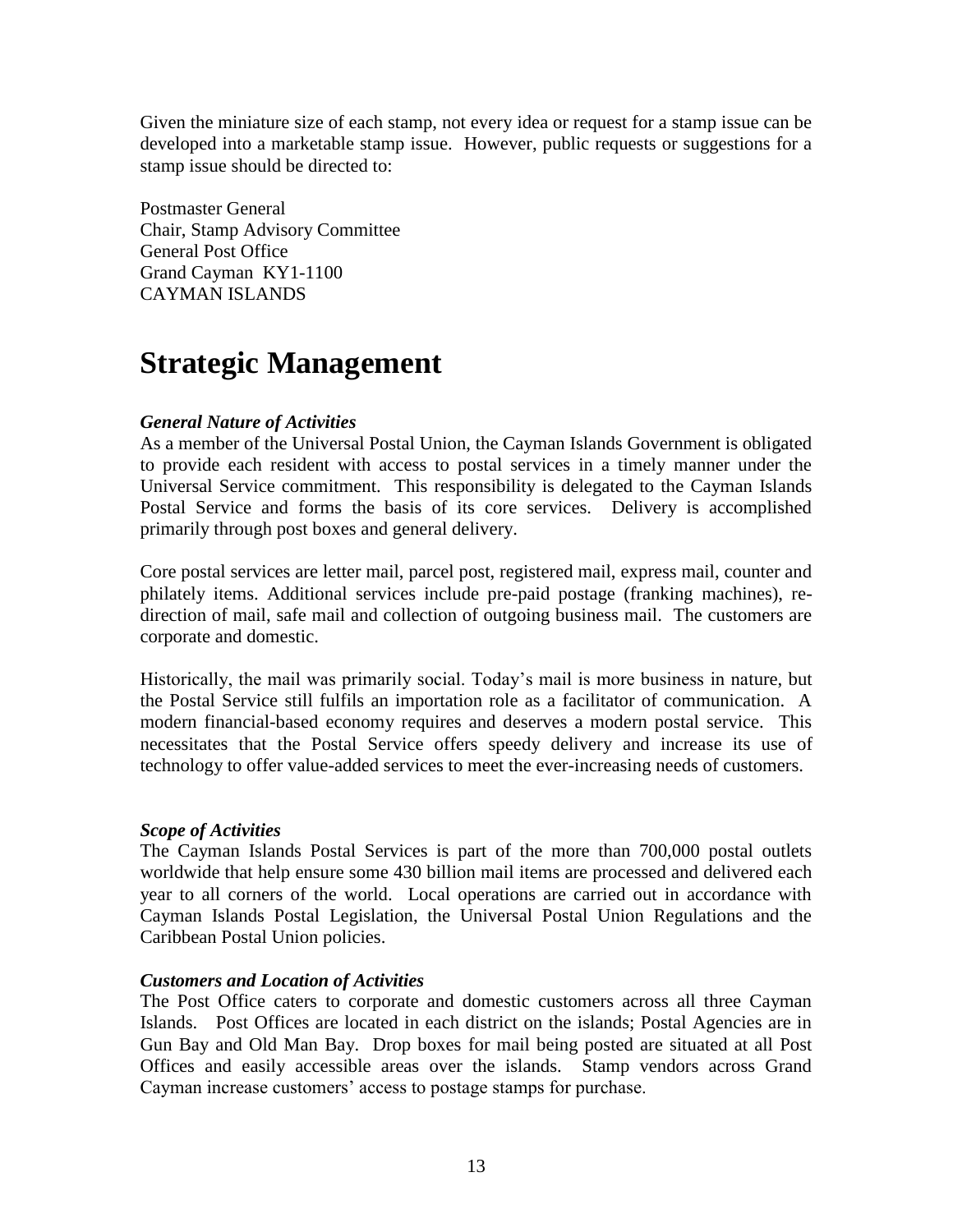#### *Strategic Ownership Goals*

The key strategic goals and objectives for the Postal Services in 2009/2010 are as follows:-

- To continue improving customer service and the delivery of core services
- Expand provision of value added services for customers
- Continue human resource development and provide training opportunities for staff
- To update outmoded Postal Laws and Regulations

#### *Governance*

- Postal Law (1997 Revision)
- Postal Regulations (2007 Revision)
- **HR** policies and procedures
- Public Accountants Law (2009 Revision) International Public Accounting Standards
- Information management policy; Disposal schedule (records retention policy)
- Public Service Management Law
- National Archive and Public Records Law 2007
- **Freedom of Information Law 2007**
- **Freedom of Information Regulations 2008**
- Public Management and Finance Law (2005 Revision) and (Regulations 2007 Revision)
- Public Service Management Law (2007 Revision) and Personnel Regulations (2006 Revision)
- **Immigration Law (2006 Revision) and Regulations**
- Health Insurance Law (2005 Revision) and Regulations (2005 Revision)
- National Pensions Law (2000 Revision) and Regulations
- Customs Law (2007 Revision) and Regulations
- Universal Postal Union Articles and Regulations
- Other Local Laws and Regulations

#### *Corporate management*

- Annual reports
- Audit reports on overall operations or major projects
- Compliance assessments; inspections; reviews; performance evaluations
- **Statistics\*\***
- **-** Hurricane Plan

\* Copies may be obtained upon request from Information Manager

\*\* Specialized reports can be created to collate specific information when necessary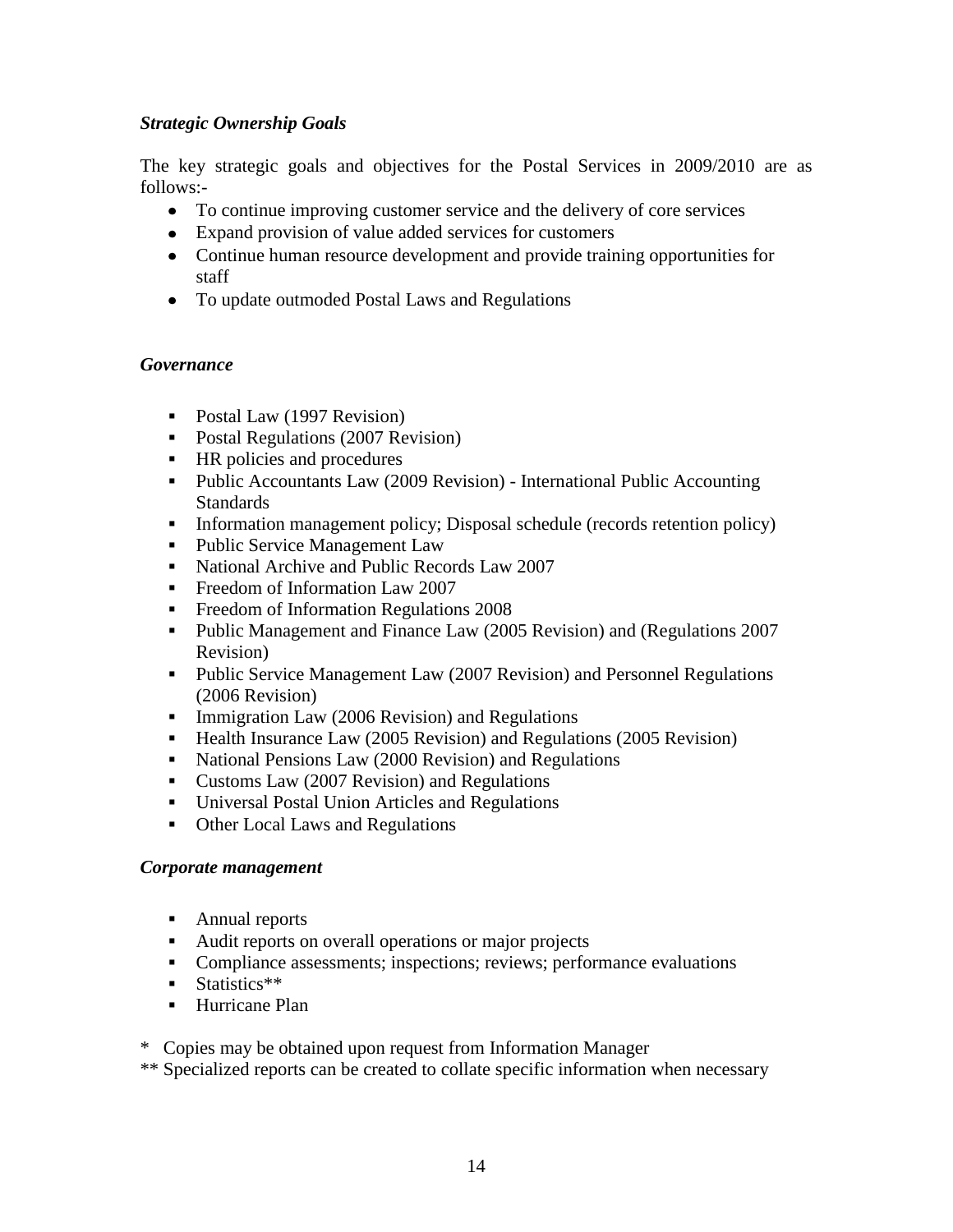# **Finance & Administration**

#### **Financial management**

- Finance and Accounting
- **Annual Budget**
- Financial statements; Half-yearly / quarterly reports
- Sources of revenue; Capital programme
- Contracting procedures
- List of contracts or quotations; Recently-awarded contracts

\*Copies may be obtained upon request from Information Manager

#### **Administration**

- **Press releases**
- **Job vacancies**; career opportunities
- Staff pay and grading structures
- Records management file plan or classification scheme
- **Information Technology**
- Human Resources

\*Copies may be obtained upon request from Information Manager

## **Policies & Procedures**

- Postal Law (1997 Revision)\*
- Postal Regulations (2007 Revision)\*
- Ministry of District Administration, Works and Gender Affairs HR policies and procedures
- Public Service Management Law
- Universal Postal Union Articles and Regulations

\*Copies may be obtained from the Legislative Assembly at cost.

### **Decisions & Recommendations**

■ Stamp Advisory Committee Minutes and Agendas<sup>\*</sup>

\*Copies may be obtained upon request from the FOI Information Manager via [foi.pos@gov.ky](mailto:foi.pos@gov.ky) or [brenda.hydes@gov.ky.](mailto:brenda.hydes@gov.ky)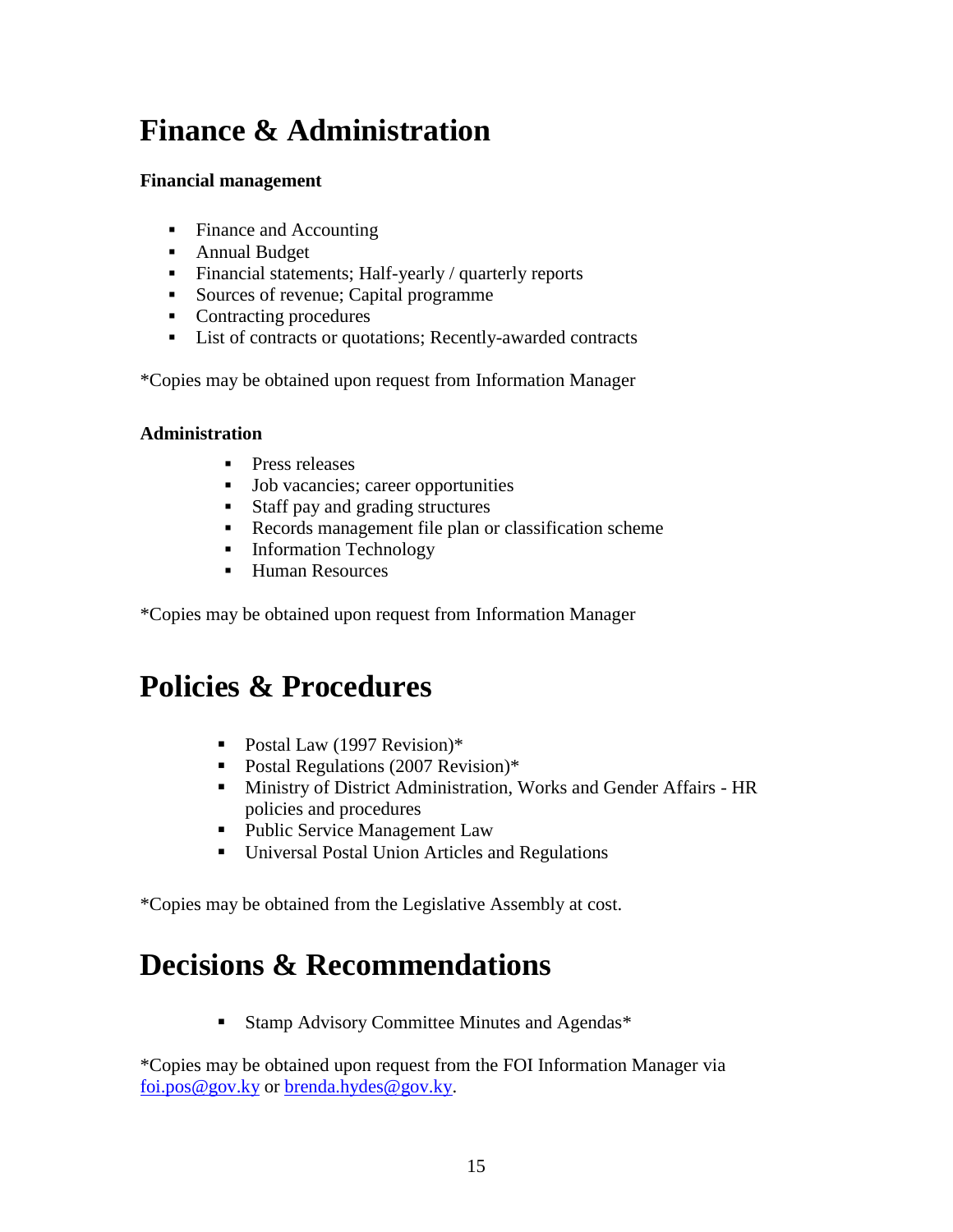# **Lists & Registers**

- **Asset Register**
- Permit Accounts Register
- Franking Meter Register
- Box Rental Register

### **CLASSES OF INFORMATION HELD**

| <b>Classes of</b>            | <b>Restrictions &amp; Accessibility to information</b>                  |
|------------------------------|-------------------------------------------------------------------------|
| <b>Information</b>           |                                                                         |
| Cabinet reports &            | FOI request concerning this type of information should be directed to   |
| recommendations              | the Cabinet Office or the Ministry of DAW&GA.                           |
| Personnel / Human            | Access to information restricted to the relevant personnel.             |
| Resource records             |                                                                         |
| <b>National Mail Service</b> | Majority of information on volume of mail and financial statistics,     |
|                              | permit accounts and franking meter licenses may be accessed by the      |
|                              | public using FOI.                                                       |
|                              | Access to addressee and delivery information on registered mail,        |
|                              | parcels and Express Mail items is restricted for personal information   |
|                              | concerning clients or private residents or if information is being used |
|                              | in a criminal investigation.                                            |
| <b>Post Box Renters</b>      | Access is restricted for personal information concerning clients or     |
|                              | private residents or if information is being used in a criminal         |
|                              | investigation.                                                          |
| Cayman Islands               | Information on the official Cayman Islands stamps released each year,   |
| <b>Stamps</b>                | Minutes and Agendas for the Stamp Advisory Committee may be             |
|                              | accessed by the public using FOI.                                       |
| Complaints                   | Records of written complaints regarding customer service and mail       |
|                              | operations are accessed by the public using FOI with the redaction of   |
|                              | personal information.                                                   |
| <b>Value Added Services</b>  | Majority of information on transaction volume of value added services   |
|                              | provided to the public may be accessed by the public using FOI.         |
| Hurricane Plan               | General plan of activities may be accessed by the public through FOI    |
|                              | law. However, security sensitive information will be redacted.          |
| Financial information        | Majority of the information may be accessed by the public through       |
| i.e. accounts, budget        | FOI law.                                                                |
| <b>Tender Contracts</b>      | FOI request concerning this type of information should be directed to   |
|                              | the Ministry of DAW&GA.                                                 |